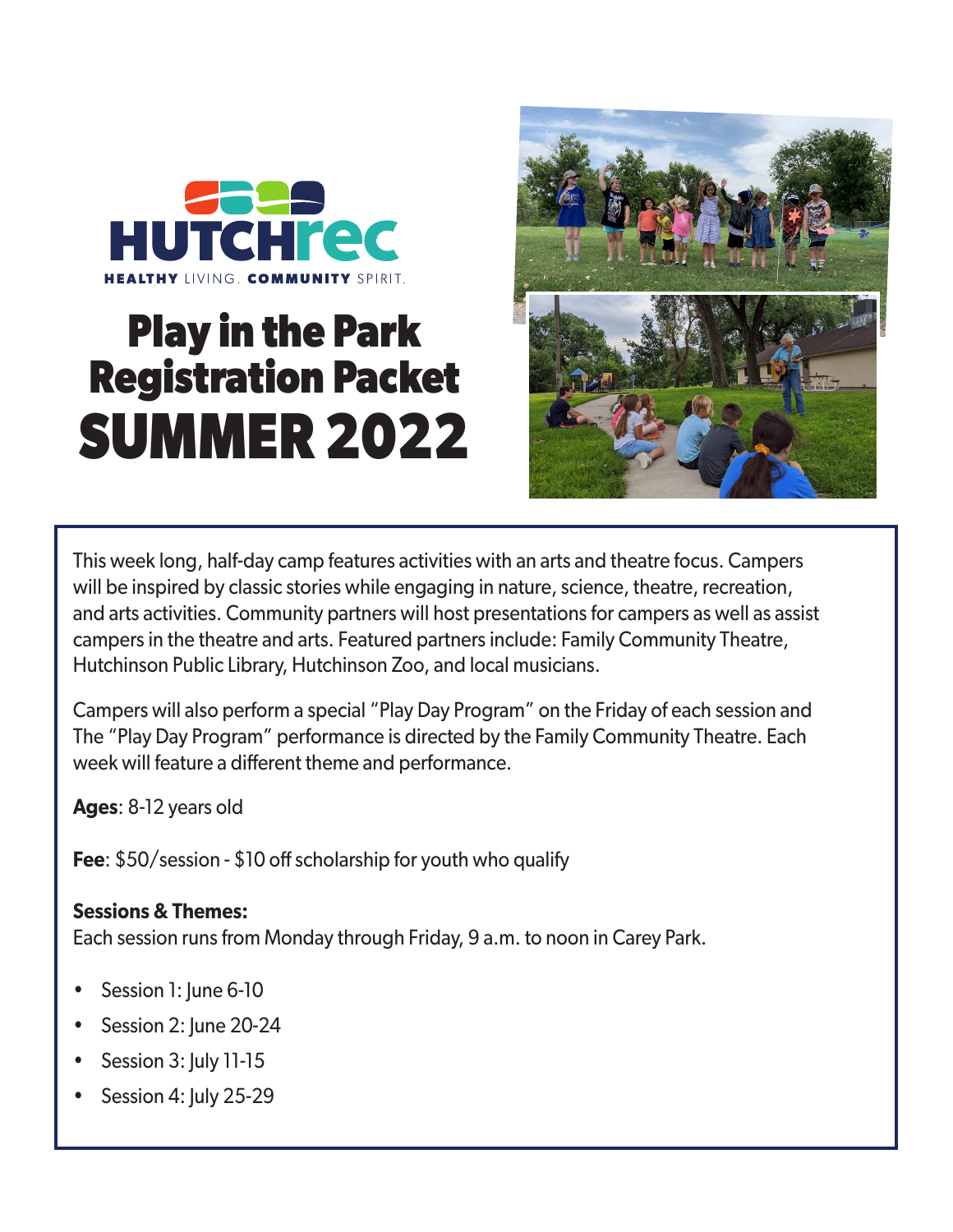# **Play in the Park: Registration Form**

### **Account Holder Information**

| (Street)                                      |                       | (City) | (Zip)                 |                       |  |  |
|-----------------------------------------------|-----------------------|--------|-----------------------|-----------------------|--|--|
| <b>Camper Information</b>                     |                       |        |                       |                       |  |  |
|                                               |                       |        |                       |                       |  |  |
|                                               |                       |        |                       |                       |  |  |
|                                               | (Street)              |        | (City)                | (Zip)                 |  |  |
| Circle/Select Session(s) of Play in the Park: |                       |        |                       |                       |  |  |
| Session 1: June 6-10                          | Session 2: June 20-24 |        | Session 3: July 11-15 | Session 4: July 25-29 |  |  |

#### **Release & Waiver Form**

RELEASE: I understand that injuries are a natural part of many recreation activities. In consideration of the permission granted, by the Hutchinson Recreation Commission to participate in above activity, I release the Hutchinson Recreation Commission, its agents and employees from all actions, causes of action, damages, claims, or demands which I, my heirs, executors, administrators, or assigns may have against it and other above-described parties, for all personal injuries known or unknown which has or may incur by participating in the above-described activity.

MODEL RELEASE: The undersigned and participant authorize the HRC to use at its discretion any photograph(s) and/or video(s) taken of the participant while participating in any activity and waive any and all claims that the participant or the undersigned or their heirs, executors, administrators, or assigns may have or claim to have resulting from such photograph(s), video(s), or reproductions thereof.

MEDICAL RELEASE: In case of a medical emergency and I cannot be contacted, I give my permission for a HRC representative to act in my place and to make medical decisions concerning emergency treatment for the participant.

CONDUCT: The undersigned and participant agree to abide by all policies and guidelines set forth by the HRC regarding this program and violations could result in being expelled from activity with no refund. I, the undersigned, have read this release and understand all its terms. I execute it voluntarily and with full knowledge of its significance.

| <b>FOR OFFICE USE ONLY</b> |  |  |  |  |  |  |
|----------------------------|--|--|--|--|--|--|
|                            |  |  |  |  |  |  |
|                            |  |  |  |  |  |  |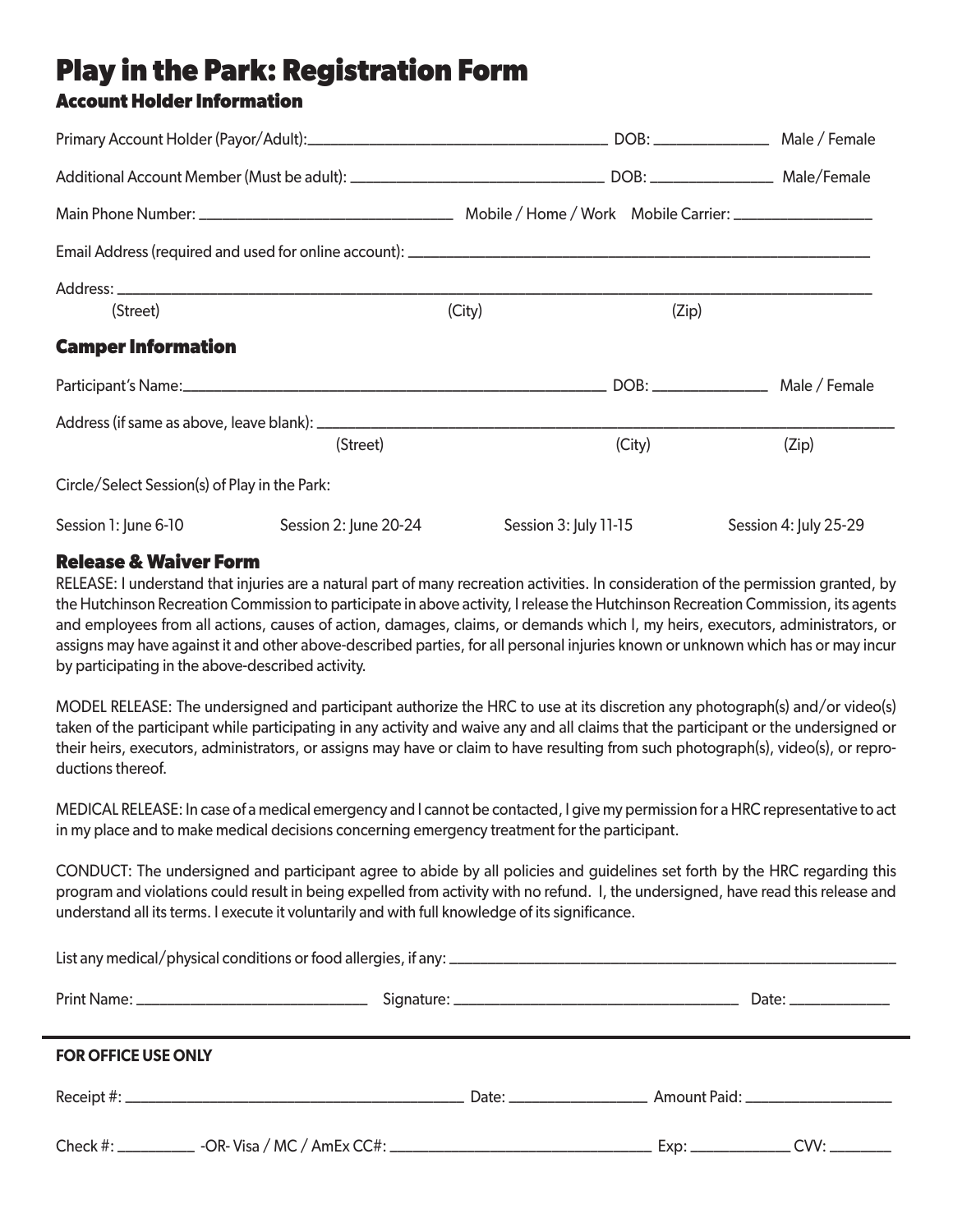## **Play in the Park: Emergency Contact & Pick-Up**

#### **Emergency Contact Information (other than parents)**

| Address: _                                                                                                                        | (City)                                                                                                                                                                                                                                                                   |       |  |  |
|-----------------------------------------------------------------------------------------------------------------------------------|--------------------------------------------------------------------------------------------------------------------------------------------------------------------------------------------------------------------------------------------------------------------------|-------|--|--|
| (Street)                                                                                                                          |                                                                                                                                                                                                                                                                          | (Zip) |  |  |
|                                                                                                                                   |                                                                                                                                                                                                                                                                          |       |  |  |
|                                                                                                                                   |                                                                                                                                                                                                                                                                          |       |  |  |
| (Street)                                                                                                                          | (City)                                                                                                                                                                                                                                                                   | (Zip) |  |  |
| <b>Authorization for Pick-Up</b>                                                                                                  |                                                                                                                                                                                                                                                                          |       |  |  |
| Children must be signed out by the person picking up the child.                                                                   | Please list all persons authorized to pick up the child. Please include the names of the PARENTS who are authorized to pick up<br>the child. No one will be allowed to pick up the child unless they are on this form. Photo ID will be required at the time of pick up. |       |  |  |
| Individual #1:                                                                                                                    |                                                                                                                                                                                                                                                                          |       |  |  |
|                                                                                                                                   |                                                                                                                                                                                                                                                                          |       |  |  |
|                                                                                                                                   |                                                                                                                                                                                                                                                                          |       |  |  |
|                                                                                                                                   |                                                                                                                                                                                                                                                                          |       |  |  |
| (Street)                                                                                                                          | (City)                                                                                                                                                                                                                                                                   | (Zip) |  |  |
| Individual $#2$ :                                                                                                                 |                                                                                                                                                                                                                                                                          |       |  |  |
|                                                                                                                                   |                                                                                                                                                                                                                                                                          |       |  |  |
|                                                                                                                                   |                                                                                                                                                                                                                                                                          |       |  |  |
| Address:<br><u> 1989 - Johann John Stoff, deutscher Stoffen und der Stoffen und der Stoffen und der Stoffen und der Stoffen u</u> |                                                                                                                                                                                                                                                                          |       |  |  |
| (Street)                                                                                                                          | (City)                                                                                                                                                                                                                                                                   | (Zip) |  |  |
| Individual #3:                                                                                                                    |                                                                                                                                                                                                                                                                          |       |  |  |
|                                                                                                                                   |                                                                                                                                                                                                                                                                          |       |  |  |
|                                                                                                                                   |                                                                                                                                                                                                                                                                          |       |  |  |
|                                                                                                                                   |                                                                                                                                                                                                                                                                          |       |  |  |
| (Street)                                                                                                                          | (City)                                                                                                                                                                                                                                                                   | (Zip) |  |  |
| Individual #4:                                                                                                                    |                                                                                                                                                                                                                                                                          |       |  |  |
|                                                                                                                                   |                                                                                                                                                                                                                                                                          |       |  |  |
|                                                                                                                                   |                                                                                                                                                                                                                                                                          |       |  |  |
|                                                                                                                                   |                                                                                                                                                                                                                                                                          |       |  |  |
| (Street)                                                                                                                          | (City)                                                                                                                                                                                                                                                                   | (Zip) |  |  |